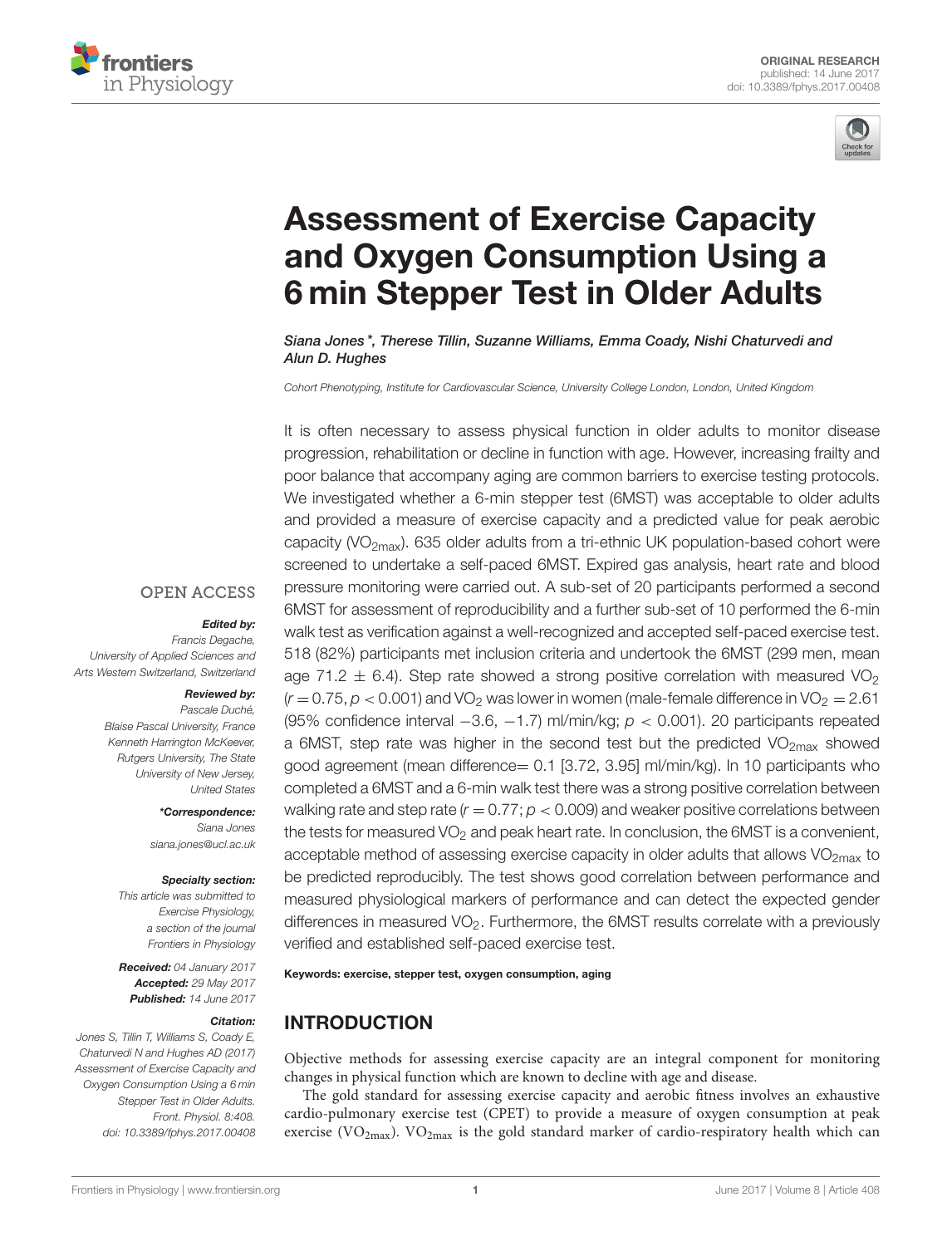predict cardiovascular morbidity, cardiovascular mortality and all-cause mortality [\(Kokkinos et al., 2009;](#page-6-0) [Reddigan et al., 2012\)](#page-6-1). However, exhaustive CPET may not be acceptable to older individuals, in whom up to 50% may be unable or unwilling to undertake maximal exercise testing [\(Wetterqvist et al., 2002\)](#page-6-2). Moreover, in older adults achievement on these testing protocols may not represent real-life functionality [\(Greig et al., 1993;](#page-6-3) [Huggett et al., 2005\)](#page-6-4) and exercise to exhaustion is often not achieved [\(Church et al., 2008\)](#page-6-5). Exhaustive CPET are also time-consuming, require specialist exercise laboratory testing facilities and, as they carry risk of adverse events, necessitate trained medical supervision. Submaximal exercise testing is a valuable alternative [\(Noonan and Dean, 2000\)](#page-6-6) and numerous ways of predicting maximal oxygen consumption  $(VO_{2max})$ from submaximal test results have been described [\(Smith et al.,](#page-6-7) [2016\)](#page-6-7).

In older adults barriers to performing well on exercise testing protocols are often related to poor balance and frailty [\(Parvataneni et al., 2009\)](#page-6-8). Self-paced walking tests have previously been well tolerated by older adults in population studies [\(Simonsick et al., 2001;](#page-6-9) [Lange-Maia et al.,](#page-6-10) [2015\)](#page-6-10) but require a long corridor [\(ATSstatement, 2002\)](#page-5-0) and are not conducive to accurately measuring physiological changes during the exercise period, for example, blood pressure.

A 6-min stepper test (6MST), conducted on an upright stepper ergometer, was previously developed for patients with chronic obstructive pulmonary disease (COPD; [Dal Corso et al., 2007\)](#page-6-11). There are several benefits of this test: first, the stepper test does not require a corridor or similar space which is often limited in clinical and research settings. Second, a stepper allows a wider range of physiological responses to be measured during exercise. For example, accurate assessment of exercise induced blood pressure changes can be carried out during a stepper test using devices that cannot be used reliably during walking. And third, a stepper test can be used to assess exercise capacity in frail elderly subjects or those with poor balance by using support rails.

Borel et al. concluded that the stepper test was reproducible and well tolerated in COPD patients and distinguished between healthy individuals and patients with COPD [\(Borel et al., 2010\)](#page-6-12). The test has since been shown to correlate with the 6-min walk test (6MWT) and maximal exertion CPET in a larger study of COPD patients [\(Coquart et al., 2015;](#page-6-13) [Grosbois et al., 2016\)](#page-6-14).

The feasibility of this test for a population-based sample of older adults, with no upper limit for age, has never previously been assessed. Furthermore, although free-standing step tests have been advocated for the prediction of maximal aerobic capacity [\(Bennett et al., 2016\)](#page-6-15), the stepper test has not previously been used for this purpose.

The objectives of this study were to; (1) investigate the 6MST as a test to assess exercise capacity in an older population of adults (2) evaluate intra-test agreement and compare with an established self-paced exercise test, the 6-min walk test (6MWT), and (3) utilize established equations to predict VO2max from the sub-maximal heart rate measured during the test.

# METHODS

## **Participants**

Participants in this study were recruited from the Southall And Brent REvisited study (SABRE). SABRE is a populationbased longitudinal tri-ethnic cohort study of individuals who were resident in West London, UK; participants were originally recruited in 1988 [\(Tillin et al., 2012\)](#page-6-16) Participants and spouses or partners of participants, attending the 3rd SABRE followup clinic visit, were invited to undertake the exercise test unless exclusion criteria were met. Exclusion criteria were based on the ATS/ACCP guidelines (American Thoracic and American College of Chest, [2003\)](#page-5-1) and included; angina or a recent cardiovascular event (MI, stroke, TIA), an uncontrolled arrhythmia, uncontrolled arterial hypertension, severe aortic stenosis, severe symptoms of COPD and any orthopedic impairment severely compromising exercise performance.

All procedures were in accordance with the principles of the Helsinki declaration, all participants gave written informed consent and the study was approved by the National Research Ethics Service (NRES) Committee London—North Fulham.

## Exercise Protocol

The exercise test was a self-paced, 6MST (Homcom, miniStepper; **[Figure 1](#page-2-0)**). The testing protocol was described to participants using the following instructions:

- The objective of this test is to complete as many steps as possible within 6 min
- Start at a pace you feel you could continue at for 6 min and try to maintain this pace
- If you become exhausted or experience dizziness or chest-pain please stop immediately

Prior to undertaking the test participants were permitted to familiarize themselves with the stepping procedure, all participants were permitted to use the custom-built wall support for balance during the test if necessary. Termination of the test prior to 6 min was made based on ATS/ACCP guidelines [\(American Thoracic and American College of Chest, 2003\)](#page-5-1) or because the participant reported intolerable dyspnea or muscle fatigue. Duration was not limited by heart rate in line with previous research [\(Jain et al., 2011\)](#page-6-17). At the end of the test, participants were asked to grade their perceived level of exertion on a modified (0–10) Borg scale where 0 is resting and 10 is maximal exertion[\(Kendrick et al., 2000\)](#page-6-18). The number of steps completed and duration was recorded.

# Physiological Measurements

Heart rate and expired gas variables were measured using a heart rate monitor and portable gas analyser (K4b<sup>2</sup>, COSMED). Measured oxygen consumption (VO<sub>2</sub>, ml/min/kg) was calculated as the highest value determined from a rolling 60-s average calculated across the duration of exercise.

Peak heart rate was the highest measured heart rate during the exercise phase. Predicted maximal heart rate (maxHR) was estimated using two Equations (1) and (2) commonly used in the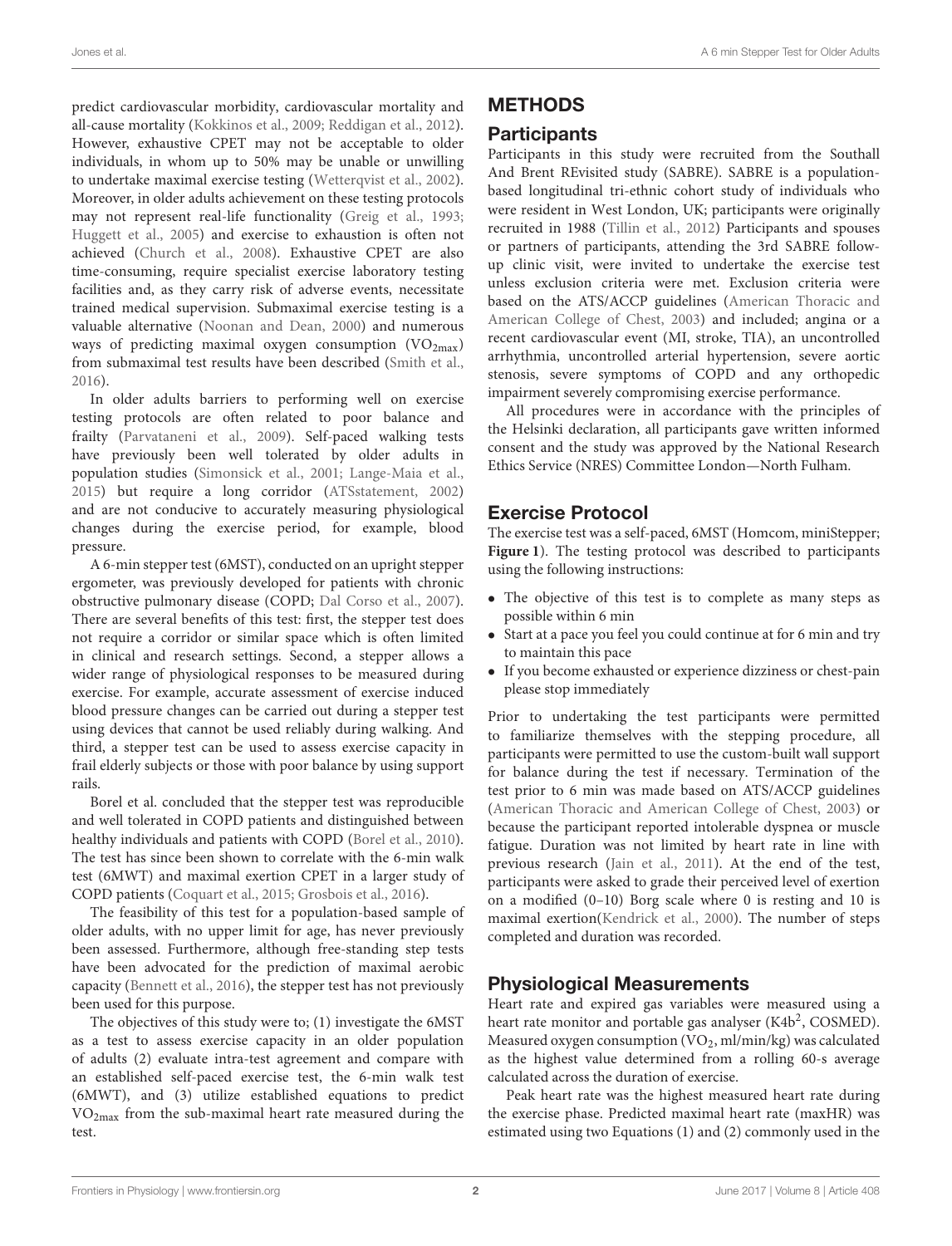

FIGURE 1 | Example set-up for the 6-min stepper test including blood pressure monitor and gas analysis mask.

<span id="page-2-0"></span>literature [\(Fox and Naughton, 1972;](#page-6-19) [Tanaka et al., 2001\)](#page-6-20):

$$
maxHR(Fox) = 220 - age(yr)
$$
 (1)

$$
maxHR(Tanaka) = 208 - 0.7 \times age (yr)
$$
 (2)

Blood pressure was measured using a motion-insensitive validated device (Tango M2, SunTech) at rest, 2, 4, and 6 min following the start of exercise, immediately post-exercise termination and at 3 min recovery.

## Predicting Maximal Oxygen Consumption

Maximal oxygen consumption  $(VO<sub>2max</sub>)$  was estimated using predictive equations for men, equation 4 [\(von Dôbeln et al.,](#page-6-21) [1967\)](#page-6-21). This equation was adjusted for women based on previously collected data [\(Astrand, 1960\)](#page-5-2) (Equation 4):

$$
(Men) \ VO2 max = 1.29 \cdot \sqrt{\frac{Load \ [kg.m.min^{-1}]}{Peak \ heart \ rate \ [bpm] - 60}} \cdot e^{-0.0088}
$$

(*Women*) 
$$
VO_2max = 1.18 \cdot \sqrt{\frac{Load \, \text{[kg.m.min}^{-1}]}{Peak \, \text{heart rate} \, \text{[bpm]} - 60}} \cdot e^{-0.005}
$$

The workload was calculated from stepping rate (steps/min), step height (meters), which was constant at 15 cm for all tests, and participant weight (Kg), Equation (5).

$$
Load(Kg.m) = (step rate \cdot step height \cdot Wt + 5)
$$

$$
+ (\frac{step rate \cdot step height \cdot Wt + 5}{3})
$$
(5)

We excluded participants from this analysis who were medicated with a β-blocker ( $n = 79$ ) or who did not achieve a heart rate of at least 95 bpm during exercise ( $n = 25$ ). The percentage of predicted VO2max during the exercise was calculated using the highest VO<sub>2</sub> measured during the test.

## Test-Re-Test Reproducibility

A sub-set of 20 participants completed a second 6MST within 1 week of the first test, including physiological measurements, to assess test-re-test reproducibility. Number of steps completed, perceived exertion, heart rate, systolic blood pressure in the final minute of exercise, measured  $VO<sub>2</sub>$  and predicted  $VO<sub>2max</sub>$  were compared between the first and second 6MST.

## Six Minute Walk Test (6MWT)

A further sub-set of 10 participants also completed a standard 6MWT, as described [\(ATSstatement, 2002\)](#page-5-0). In brief, participants were directed to walk up and down a long corridor at a pace as fast as could be maintained without running. Their objective was to walk as many lengths of the corridor a possible.

Number of steps or distance walked, perceived exertion, measured heart rate and highest measured  $VO<sub>2</sub>$  were compared between the 6MST and the 6MWT.

## Statistical Analysis

Categorical data are presented as n (%). Continuous data were examined for normality and participant characteristics are presented as means  $\pm$  standard deviation or median (interquartile range) if skewed; other results are presented as means (95% confidence interval) after log transformation of skewed data. Reproducibility data were assessed using Bland-Altman plots and are presented as mean differences [limits of agreement (LOA), i.e.,  $\pm$  1.96  $\times$  standard deviation of differences]. Correlations were assessed using Pearson's correlation coefficient. Student's t-tests or analysis of covariance was used for statistical comparisons. Statistical significance was assigned if  $p < 0.05$ .

# RESULTS

## **Participants**

−0.0088 for exercise testing, of these 518 (82%) undertook the 6MST. (3) performed the exercise test. Gas analysis was not possible in 8% of −0.0090 or because the participant declined to wear the face mask. (4) gender, are shown in **[Table 1](#page-3-0)**. Six hundred and thirty five participants underwent screening Expired gas analysis was possible in 476 (92%) participants who participants because of a technical problem with the equipment Participant characteristics and exercise performance, stratified by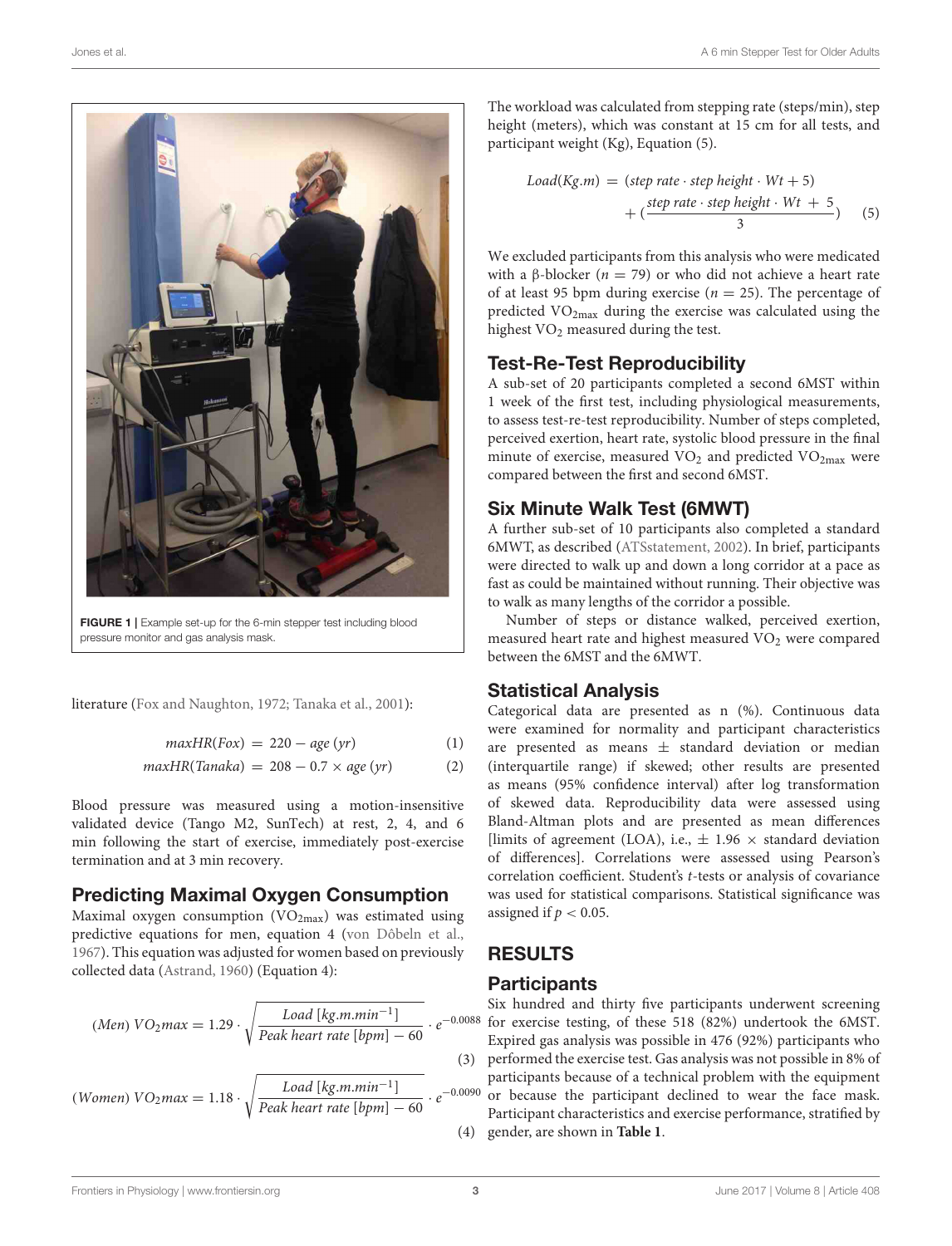<span id="page-3-0"></span>

| <b>TABLE 1</b>   Characteristics, exercise performance and physiological response |
|-----------------------------------------------------------------------------------|
| (mean $\pm$ SD) for 518 participants who undertook the 6-min stepper test and the |
| 476 who had expired gasses analyzed.                                              |

| Characteristic                   | Total<br>(518)  | Men<br>(299)    | Women<br>(219) | P-value |
|----------------------------------|-----------------|-----------------|----------------|---------|
| Age (years)                      | $71.2 + 6.4$    | $73 + 5.4$      | $68.8 + 6.8$   | < 0.001 |
| Height (cm)                      | $165.6 \pm 8.9$ | $170.7 + 7$     | $158.6 + 6.2$  | < 0.001 |
| Weight (Kg)                      | $75.8 + 12.8$   | $79 + 12$       | $71.1 + 12.6$  | < 0.001 |
| Steps completed                  | $197 \pm 78$    | $213 \pm 77$    | $175 + 72$     | < 0.001 |
| Steps/minute                     | $38 \pm 10$     | $40 \pm 10$     | $35 \pm 10$    | < 0.001 |
| Peak Borg                        | $5.3 \pm 2.2$   | $5.1 \pm 2.2$   | $5.5 \pm 2.1$  | 0.083   |
|                                  | $(n = 476)$     | $(n = 278)$     | $(n = 198)$    |         |
| Peak VO <sub>2</sub> (ml/min/kg) | $15.8 \pm 4.1$  | $16.89 \pm 4.1$ | $14.33 + 3.59$ | < 0.001 |
| Peak HR (bpm)                    | $123 + 24$      | $120 + 23$      | $127 + 25$     | < 0.001 |
| Percent maxHR<br>achieved<br>(%) | $83 \pm 16$     | $82 + 16$       | $84 + 16$      | 0.064   |

The p-value refers to the unadjusted comparison of men and women using a t-test.

One hundred and seventeen participants did not undertake the exercise test. Only 4 participants declined to exercise. The remaining 113 participants were excluded for the following reasons: uncontrolled hypertension ( $n = 40$ ), severe arthritis  $(n = 17)$ , non-arthritic mobility-related limitations  $(n = 20)$ , recent episode of angina or cardiovascular event including TIA, stroke or MI in the past 6 weeks ( $n = 18$ ), uncontrolled arrhythmia ( $n = 10$ ), no trained staff present to conduct the test or lack of time during the visit ( $n = 5$ ), severe COPD ( $n = 1$ ), recent aortic root repair  $(n = 1)$  and visual impairment  $(n = 1)$ .

Three hundred and sixty three participants (70%) completed 6 min of stepping. Reasons for terminating the test before 6 min were: excessive systolic or diastolic blood pressure (>230 or >115 mmHg, respectively;  $n = 43$ ), a sudden blood pressure drop ( $n =$ 1), instability ( $n = 3$ ), excessive dyspnea ( $n = 18$ ), muscle fatigue  $(n = 29)$ , general fatigue or arthritic joint/back pain  $(n = 61)$ .

Stepping rate and measured  $VO<sub>2</sub>$  showed a strong positive correlation ( $r = 0.75$ ;  $p < 0.001$ ; **[Figure 2](#page-4-0)**). Men outperformed women in terms of steps completed and measured VO<sup>2</sup> (**[Table 1](#page-3-0)**). This sex difference in measured  $\rm VO_2$  remained after adjustment for height, weight and age  $(2.61 (95\%CI - 3.6, -1.7)$  ml/min/kg lower in women;  $P < 0.001$ ).

#### The Reproducibility of the 6MST

Twenty participants completed a repeat 6MST. On average participants completed 34 steps more in the second test compared to the first (**[Table 2](#page-4-1)**). **[Figure 3B](#page-4-2)** shows a Bland-Altman plot of agreement between the number of steps completed in the first and second step tests (mean difference  $=$  34 steps, [LOA  $-62, 130$ ]).

Perceived exertion, measured  $VO<sub>2</sub>$  and measured peak heart rate were all higher on the second test compared to the first although the highest measured  $VO<sub>2</sub>$  did not achieve statistical significance (**[Table 2](#page-4-1)**). The mean predicted  $VO_{2max}$  did not differ between the tests and values show good agreement between the first and second stepper tests (**[Table 2](#page-4-1)**, **[Figure 3A](#page-4-2)**). Blood

pressure measurements were possible during the final 3 min of exercise in all participants; the average systolic blood pressure in the final 3 min of exercise was not significantly different between stepper tests.

## The 6MST Shows Good Correlation with a 6-min Walk Test (6MWT)

Ten participants completed a 6MST and a 6MWT. Walking rate and step rate were positively correlated ( $r = 0.77$ ;  $p \le$ 0.001) as were walking distance and total number of steps ( $r =$ 0.61). Average values for peak heart rate, measured VO2 and perceived exertion (modified Borg) were similar and measured VO2 (ml/min/kg), peak heart rate and measured VO<sub>2</sub> also showed positive correlations between the 6MST and the 6MWT; however, there was no relationship between perceived exertion on the two tests (**[Table 3](#page-4-3)**).

## Predicting VO<sub>2max</sub>

 $VO<sub>2max</sub>$  was predicted for 372 participants (mean  $\pm$  SD:  $27 \pm 4.9$  ml/min/kg). Percent of predicted VO<sub>2max</sub> reached during exercise was  $61 \pm 15\%$ . Percent maxHR(Fox) or maxHR(Tanaka) and percent predicted  $VO<sub>2max</sub>$  showed strong positive correlations ( $r = 0.74$ ;  $p < 0.001$  and  $r = 0.74$ ;  $p$ < 0.001, respectively). **[Figure 4](#page-5-3)** illustrates this relationship for men and women separately using maxHR(Fox), results for maxHR(Tanaka) were similar.

## **DISCUSSION**

This study demonstrates that the 6MST is an acceptable, valid and reproducible method for assessing exercise capacity in a population-based sample of adults over the age of 65. The test also provides an adequate sub-maximal heart rate allowing aerobic capacity ( $VO_{2max}$ ) to be predicted, a valuable marker of physical function that is difficult to measure directly in this population [\(Huggett et al., 2005\)](#page-6-4).

Free standing step tests are widely used to assess exercise capacity and predict  $VO<sub>2max</sub>$  [\(Bennett et al., 2016\)](#page-6-15) but stepper tests are a less commonly described method of exercise testing. Previous studies verifying the 6MST were carried out in COPD patient populations with a younger mean age than the sample in this study [\(Borel et al., 2010;](#page-6-12) [Grosbois et al., 2016\)](#page-6-14). In this study of an older adult population who were expected to experience increased frailty and poorer balance, we fastened support rails to the wall in front of the stepper. Acceptability of the test was good, only 4 participants out of 635 declined to exercise. This compares favorably with the acceptability of maximal exercise testing using a bicycle ergometer in similar age group [\(Wetterqvist et al., 2002\)](#page-6-2) Exclusion of the remaining 113 participants was for health related issues or safety requirements (American Thoracic and American College of Chest, [2003\)](#page-5-1).

There was a strong positive relationship between performance (step rate) and measured  $VO<sub>2</sub>$  suggesting the 6MST is sensitive to increases in load (**[Figure 2](#page-4-0)**). The 6MST detected expected gender differences in performance [\(Wheatley et al., 2014\)](#page-6-22) providing some evidence of validity.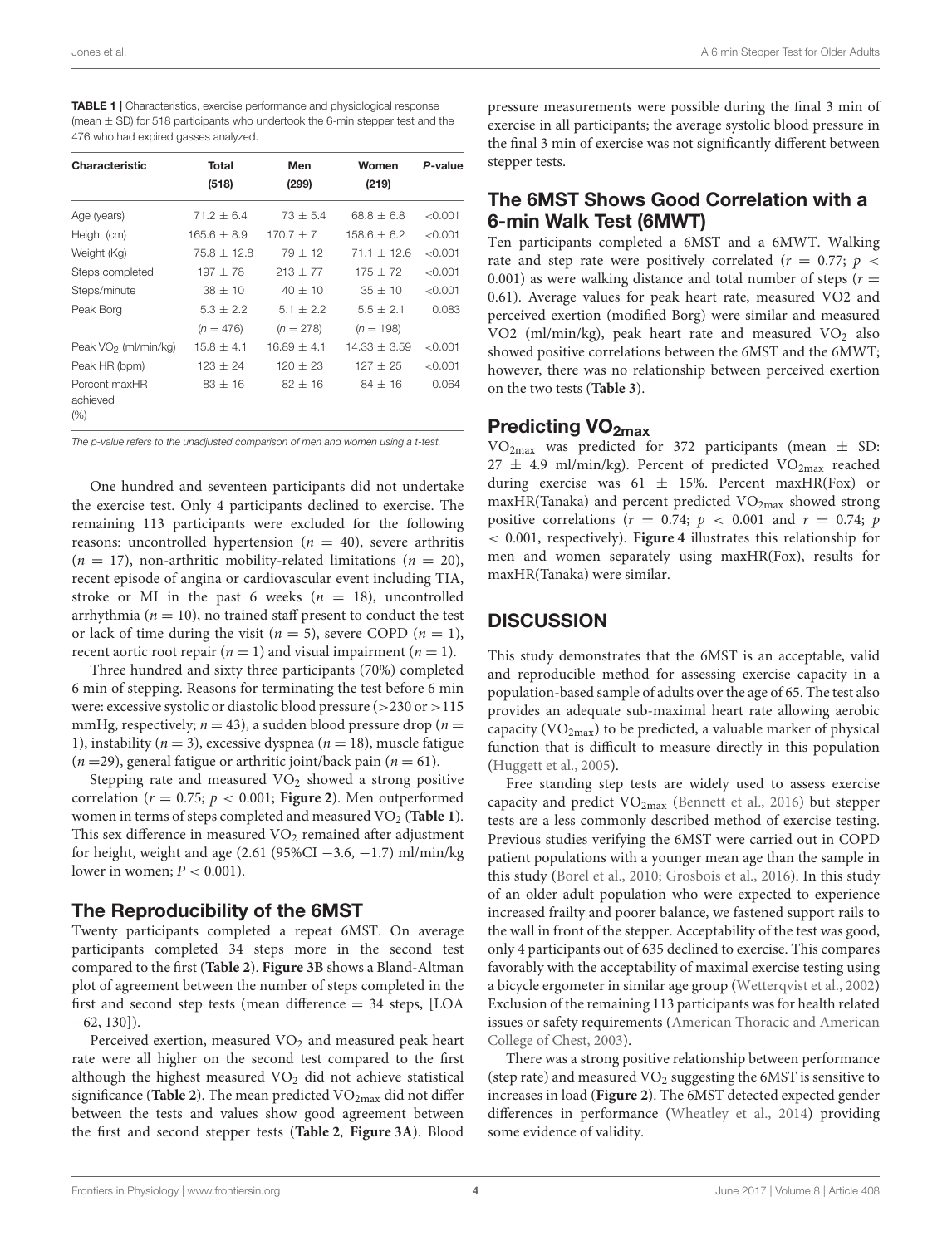

<span id="page-4-0"></span>

<span id="page-4-1"></span>TABLE 2 | Performance and physiological measures and predictions from stepper test 1 and stepper test 2.

|                                      | Stepper test 1 | Stepper test 2 | p-value |
|--------------------------------------|----------------|----------------|---------|
| Steps completed                      | $242 + 80$     | $276 + 79$     | 0.005   |
| Step rate (steps/min)                | $43 + 10$      | $47 + 12$      | 0.001   |
| Perceived exertion (Borg)            | $62 + 22$      | $6.9 + 1.8$    | 0.03    |
| Systolic blood pressure (mmHq)       | $183 + 7$      | $183 + 9$      | 0.99    |
| Diastolic blood pressure (mmHq)      | $74 + 3$       | $75 + 3$       | 0.91    |
| Measured peak heart rate (bpm)       | $124 + 19$     | $130 + 20$     | 0.02    |
| Measured VO <sub>2</sub> (ml/min/kg) | $16.9 + 4.9$   | $18.1 + 4.6$   | 0.07    |
| Predicted VO2max (ml/min/kg)         | $30.1 + 5.0$   | $30.0 + 4.9$   | 0.80    |

Data are means  $\pm$  SD of 20 observations; p-values calculated using a paired t-test.

Submaximal exercise testing with a prediction of  $VO<sub>2max</sub>$  is frequently described [\(Bennett et al., 2016;](#page-6-15) [Smith et al., 2016\)](#page-6-7). In this study we used an equation to predict  $VO<sub>2max</sub>$  from the sub-maximal heart rate, first described by [von Dôbeln et al.](#page-6-21) [\(1967\)](#page-6-21). We selected this equation because it included individuals up to 70 years old; unlike some alternative equations (Marley and Linnerud, [1976\)](#page-6-23) Numerous equations have been reported to predict maximum heart rate with age, we chose two that have been widely used [\(Fox and Naughton, 1972;](#page-6-19) [Tanaka et al.,](#page-6-20) [2001\)](#page-6-20); while all such equations have limitations, (Robergs and Landwehr, [2002\)](#page-6-24) in this study they were only used to give an indication of the intensity of the sub-maximal exercise achieved using the 6MST.

## Reproducibility of the 6MST and Predicted  $VO<sub>2max</sub>$

Steps completed during the second stepper test improved by an average of ∼14% with associated improvements in physiological markers of exertion: heart rate and measured VO<sub>2</sub> ([Table 2](#page-4-1)). This difference is likely attributable to a "learning effect." Other studies report similar findings using other field tests (Uszko-Lencer et al., [2017\)](#page-6-25) Despite this, predicted VO<sub>2max</sub> showed very good



<span id="page-4-2"></span>FIGURE 3 | Bland-Altman plots demonstrating levels of agreement between stepper test 1 (T1) and stepper test 2 (T2) for (A) predicted maximum oxygen consumption  $\langle\mathcal{O}_2$ max) and  $\langle\mathsf{B}\rangle$  steps completed. Mean difference is plotted as a purple dashed line, upper and lower limits of agreement are plotted as red-dashed lines. Mean difference [limits of agreement] were (A) 0.11 [-3.95, 3.72] ml/min/kg and (B), 34[−59.8, 127.7] steps.

<span id="page-4-3"></span>

| <b>TABLE 3</b>   Results of the stepper test and walk test and Pearson's correlation |
|--------------------------------------------------------------------------------------|
| coefficient (r) for the two tests.                                                   |

|                                        | <b>Stepper</b><br>test | Walk test                 | r    | p-value |
|----------------------------------------|------------------------|---------------------------|------|---------|
| Steps completed/meters walked          | $211 + 89$             | $518 + 105$               | 0.61 | 0.06    |
| Step rate (steps/min)/walk rate(m/min) | $40 + 10$              | $86 + 18$                 | O 77 | N 009   |
| Perceived exertion (Borg)              | $67 + 17$              | $5.8 \pm 1.4$ -0.14       |      | 0 7     |
| Measured peak heart rate (bpm)         | $116 + 21$             | $114 + 21$                | O 50 | O 1     |
| Measured VO2 (ml/min/kg)               |                        | $16.5 + 6.4$ $17.8 + 5.2$ | 0.43 | O 2     |

Data are means  $+$  SD of 10 observations.

agreement between the first and the second test (**[Figure 3A](#page-4-2)**), suggesting that the estimate is valid during a primary test.

#### Agreement of the 6MST with the 6MWT

Performance on the 6MST is measured as steps completed or step-rate. Both markers of stepping performance correlated positively with markers of walking performance; meters traveled and walking rate (m/min; Pearson's  $r = 0.61$  and 0.77,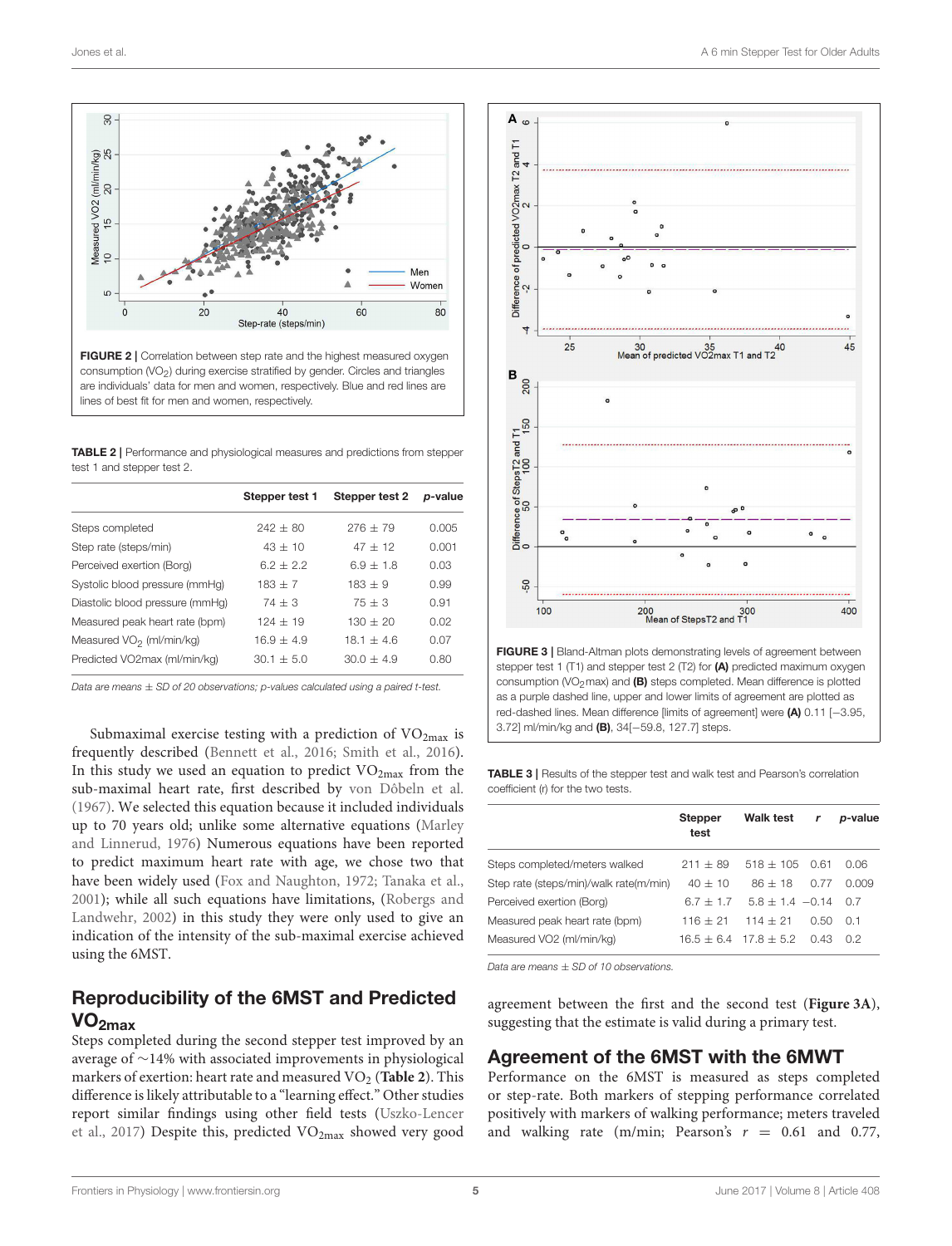

<span id="page-5-3"></span>respectively). Physiological measurements,  $VO<sub>2</sub>$  and heart rate, were also positively correlated between the tests although less strongly. Perceived exertion, assessed as a Borg score (0–10), was scored by the participant at the end of each test. Scores after stepping were not correlated with scores after walking. One explanation may be that individuals perceived the severity of the two tasks within a limited range which reduces the correlation [\(Bland and Altman, 2011\)](#page-6-26). It is also possible that participants experienced these different types of exercise as being more, or less, difficult for reasons unrelated to the intensity of the exercise. Further investigation into the perception of difficulty of an exercise is beyond the scope of this study but further investigation into its contribution to the acceptability of the stepping test would be interesting.

## LIMITATIONS

#### Pace Maintenance

The 6MST is a self-paced test with an instruction to maintain stepping pace throughout. While this allows the protocol to be simple and increases acceptability, it is not certain that the participant has maintained pace throughout the test and, therefore, kept the work load constant.

## Support Rails

We fixed support rails to the wall in front of the stepper. This may also compromise the accuracy of calculating workload because we cannot be sure to what extent each participant used the rails to assist themselves during exercise. We found that all participants opted to support themselves by holding on to the rails during the test.

## **REFERENCES**

<span id="page-5-1"></span>American Thoracic and American College of Chest (2003). ATS/ACCP Statement on cardiopulmonary exercise testing. Am. J. Respir. Crit. Care Med. 167, 211–277. doi: [10.1164/rccm.167.2.211](https://doi.org/10.1164/rccm.167.2.211)

## Direct Verification with Measured PeakVO<sub>2</sub>

We did not directly validate the predicted  $VO<sub>2max</sub>$  by conducting maximal exercise tests in our study sample. As discussed above many older people are unwilling to undertake maximal exercise testing [\(Wetterqvist et al., 2002\)](#page-6-2) and, in those who do, exercise to exhaustion is often not achieved [\(Church et al., 2008\)](#page-6-5). Previously, performance on the 6MST has been shown to correlate well with VO<sub>2max</sub> in younger COPD patients [\(Grosbois et al.,](#page-6-14) [2016\)](#page-6-14).

## **CONCLUSION**

In conclusion, the 6MST is an appropriate method of assessing fitness that is well accepted by older adults and has some advantages compared with the 6MWT. VO<sub>2max</sub> can be estimated reproducibly from the submaximal heart rate and results from the test correlate with the 6-min walk test.

## AUTHOR CONTRIBUTIONS

All authors contributed to study design, data interpretation, and revision of the manuscript. All authors approved the final version and agree to be accountable for the work, taking responsibility for the integrity of the data and the accuracy of the data analysis.

## FUNDING

The SABRE study has received funding from British Heart Foundation, Diabetes UK, the Medical Research Council and the Wellcome Trust. The current visit (visit 3) was funded by the British Heart Foundation (CS/13/1/30327). NC and AH also received support from the National Institute for Health Research (NIHR) University College London Hospitals Biomedical Research Centre and the NIHR Clinical Research Network. The funders played no role in the study design and conduct or in these analyses or the decision to submit the manuscript for publication. The SABRE study group is entirely independent from the funding bodies.

## ACKNOWLEDGMENTS

We thank the SABRE study participants for their continued support, together with the SABRE study team who co-ordinate participant visits and perform clinical measurements and data analyses. In addition to the authors of this manuscript, the SABRE Study group includes the following clinical and research staff from University College London: April McGowan, Hassina Furreed, Innocent Bvekerwa, Livia Urbanova, Lorna Smith, Chloe Park, Sophie Eastwood, Tom Carson, Daniel Key, Anish Bhuva, Alicja Rapala, and Hannah Taylor.

<span id="page-5-2"></span>Astrand, I. (1960). Aerobic work capacity in men and women with special reference to age. Acta Physiol. Scand. Suppl. 49, 1–92.

<span id="page-5-0"></span>ATSstatement (2002). ATS statement: guidelines for the six-minute walk test. Am. J. Respir. Crit. Care Med. [166, 111–117. doi: 10.1164/ajrccm.166.1.](https://doi.org/10.1164/ajrccm.166.1.at1102) at1102